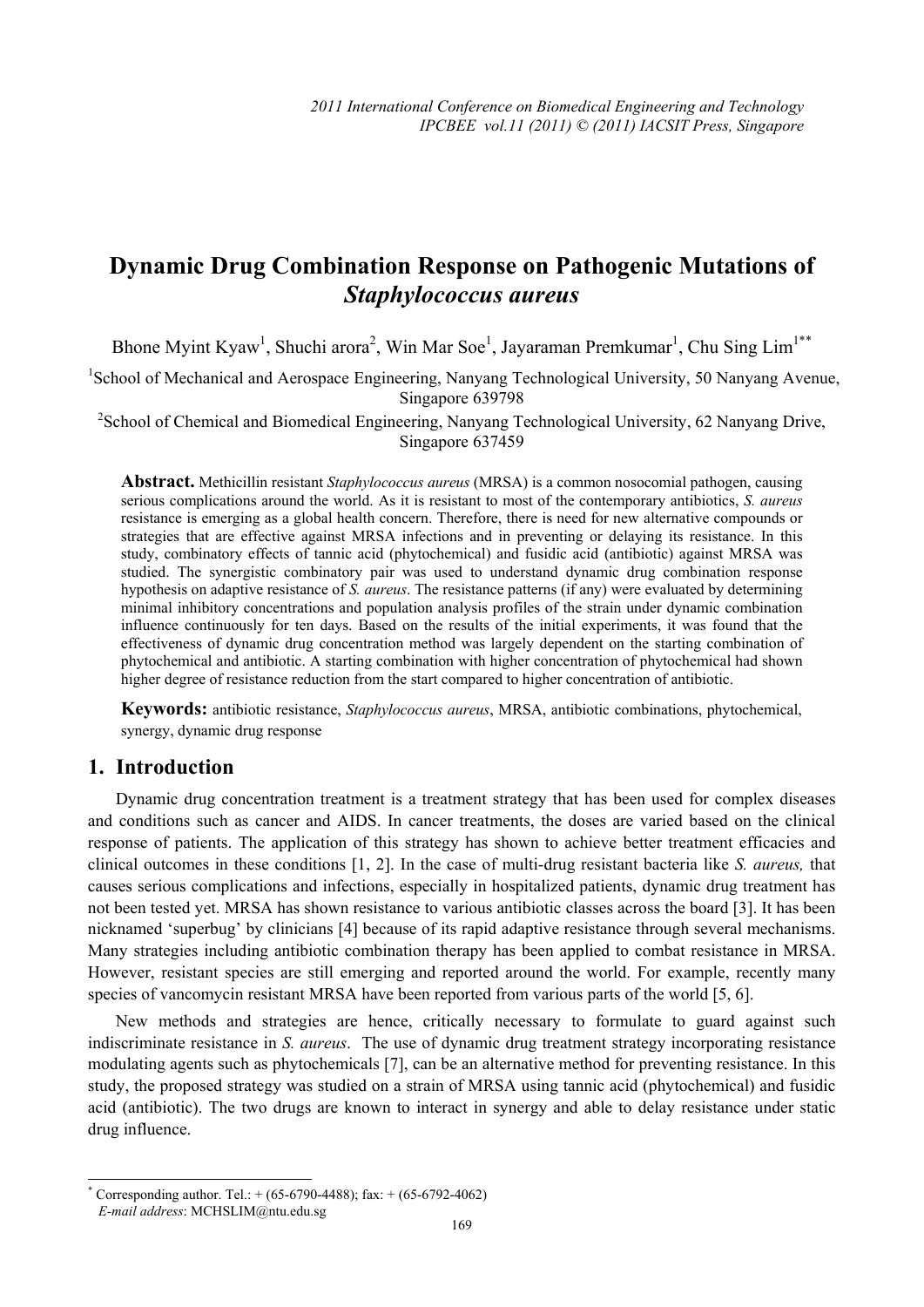## **2. Materials and Methods**

ATCC MRSA 43300 was used as the test strain. Purified powders of fusidic acid and tannic acid were purchased from Sigma, Singapore. Iso-Sensitest (IS) (Biomedia, Singapore) broth and agar was used as liquid and solid media, respectively.

The MIC of the drugs was determined by broth microdilution method described by Andrews [8]. The drug interaction was interpreted by the checkerboard assay explained elsewhere [9]. Based on the fractional inhibitory concentration index (FICI), the drug interaction was interpreted. The time-kill assay was performed on the static combination concentration of the two drugs and resistance profiles were determined by examining their MIC and population analysis profile (PAP) over time.

The dynamic drug response experiments were formulated with starting combination of 80-20%, 60-40%, 40-60% and 20-80%, of MIC of phytochemical and antibiotic established earlier for the parent strain. All combinations added up to 100% drug dosage, that quantitatively equate to MIC of the phytochemical or antibiotic that amounted to bactericidal response in the time-kill assay.

Figure 1 illustrates the four dynamic drug combination strategies used in the study, with different starting concentrations. The blue curve shows the static drug combination response for 10 cycles of incubation (1.1, 2.1, 3.1 and 4.1), where as the green and red curves show the dynamic responses (1.2, 2.2, 2.3, 3.2, 3.3 and 4.1).



Fig. 1: Summary of the strategies tested for dynamic drug combination response. Each line graph represents the combination used in a particular cycle of incubation and each point indicates combination of fusidic acid and tannic acid. (1 incubation cycle equaled 24 hours).

## **3. Results**

The MICs of the tannic acid and fusidic acid was 256  $\mu$ g/ml and 0.03125  $\mu$ g/ml, respectively. The FICI determined for the combination was 0.5, which was interpreted as synergistic. The time-kill assay also established synergy of the two drugs (results not shown).

Table 1 shows the MICs of MRSA at the end of the 10<sup>th</sup> cycle after the dynamic treatment was applied to the parent MRSA strain (see Figure 1).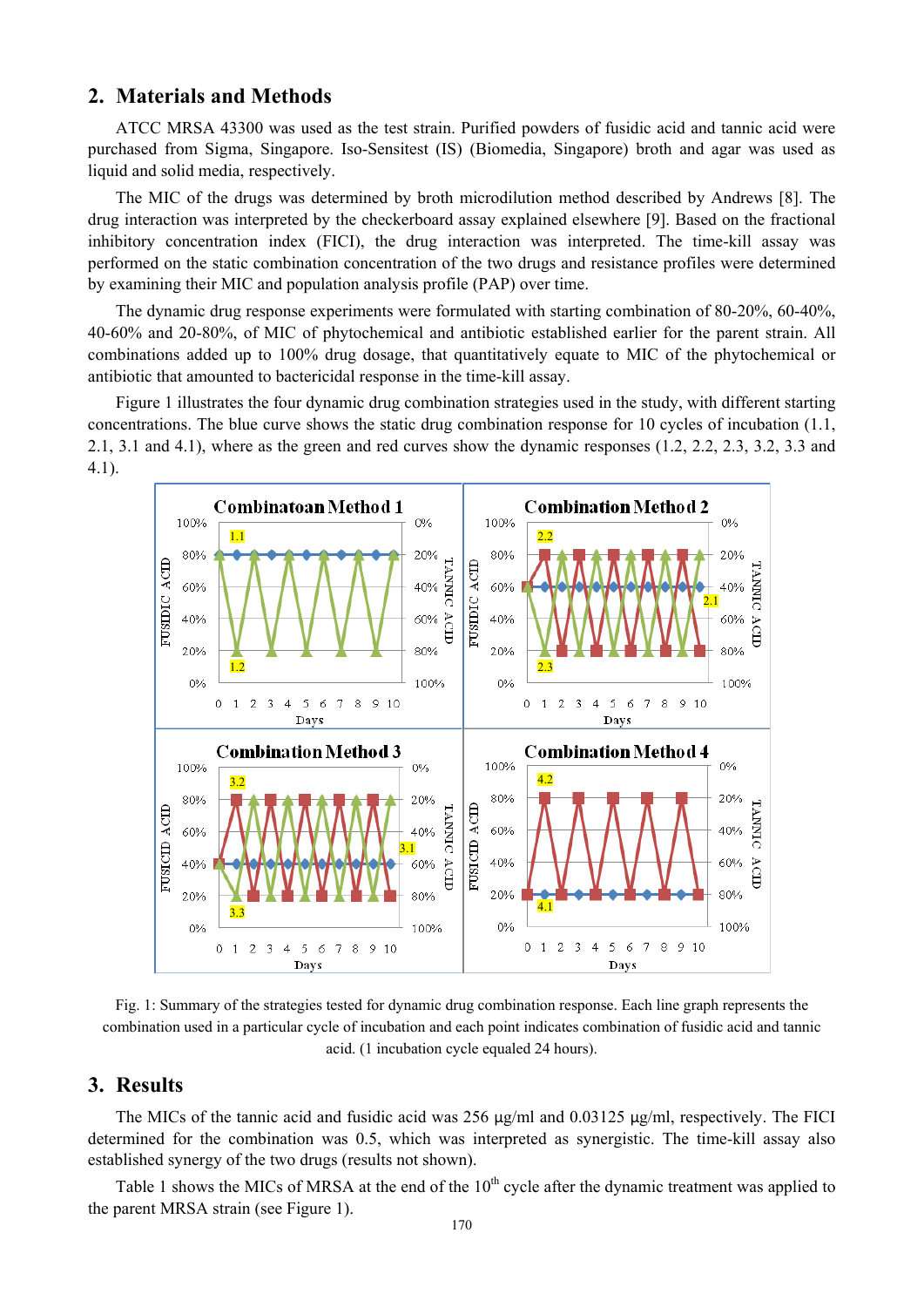| Methods*                                                                         | $\times$ MIC after<br>$10^{\text{th}}$ Cycle | Methods*         | $\times$ MIC after<br>$10^{\text{th}}$ Cycle |
|----------------------------------------------------------------------------------|----------------------------------------------|------------------|----------------------------------------------|
| Method $1.1$ (s)                                                                 | 16                                           | Method $3.1$ (s) |                                              |
| Method $1.2$ (d)                                                                 | 8                                            | Method $3.2$ (d) |                                              |
| Method $2.1$ (s)                                                                 | 8                                            | Method $3.3$ (d) | 2                                            |
| Method $2.2$ (d)                                                                 | 8                                            | Method 4.1 $(s)$ |                                              |
| Method $2.3$ (d)                                                                 | 4                                            | Method $4.2$ (d) |                                              |
| $100\%$ FA $(s)$                                                                 | 16                                           | 100% TA          |                                              |
| Positive Control                                                                 |                                              |                  |                                              |
| (no drug)                                                                        |                                              |                  |                                              |
| *s – static response, d – dynamic response, TA – Tannic acid, FA – Fusidic acid. |                                              |                  |                                              |
| (Refer Fig. 1 for methods)                                                       |                                              |                  |                                              |

Table 1. MIC of MRSA strain after 10<sup>th</sup> Cycle of each method

The PAP results of the strains exposed to dynamic drug combinations are shown in Figure 2.

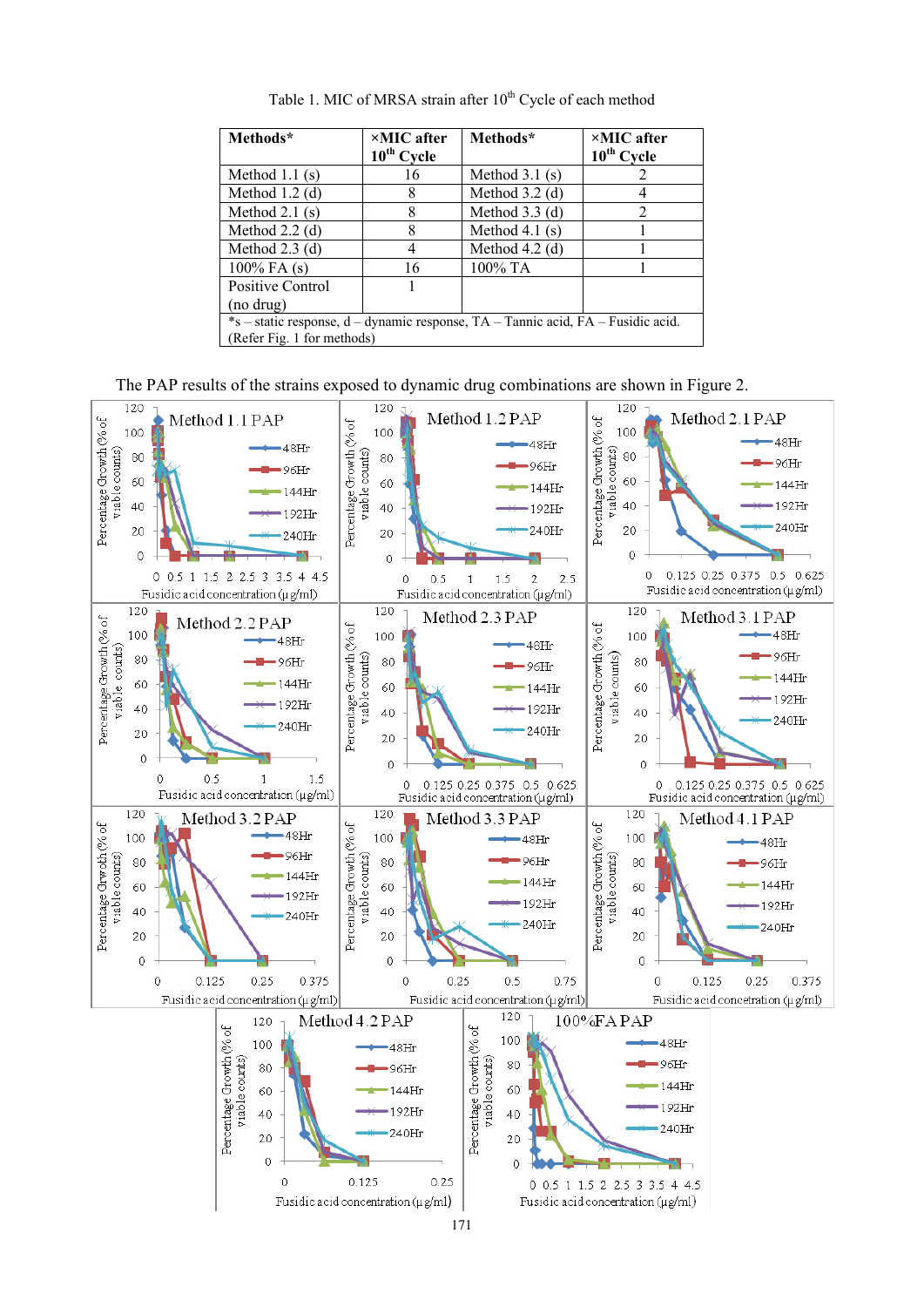Fig. 2: PAPs of the various methods described in Figure 1 with 100% fusidic acid serving as control. (FA – Fusidic acid)

Based on the most effective method of the dynamic drug combination strategy, a semi-empirical formulation can be proposed using MatLab (R2009a) software. The formulation is explained in Figure 3 and given in Equations 1, 2 and 3.



Fig. 3: Formulation of empirical model based on the most effective dynamic drug combination method

Based on the Figure 3, for Drug A (fusidic acid),

 $Y = (-0085X^{10}) + (0.4233X^9) - (9.0794X^8) + (109.2063X^7) - (807.6444X^6) + (3.7849 \times 10^3 \times X^5) - (1.1150 \times 10^4)$  $(X^4) + (1.9706 \times 10^4 \times X^3) - (1.8693 \times 10^4 \times X^2) + (7.1192 \times 10^3 \times X) + 20$  [Eq. 1]

Based on Figure 3, for Drug B (tannic acid),

 $Y = (0.085X^{10}) - (0.4233X^9) + (9.0794X^8) - (109.2063X^7) + (807.6444X^6) - (3.7849 \times 10^3 \times X^5) + (1.1150 \times 10^4 \times X^4)$  $- (1.9706 \times 10^4 \times \text{X}^3) + (1.8693 \times 10^4 \times \text{X}^2) - (7.1192 \times 10^3 \times \text{X}) + 80$  [Eq. 2]

Dynamic Drug Combination Model = Eq.  $1 + Eq. 2$  [Eq. 3]

The above formula can be used for different drug combinations of A and B as antibiotic and phytochemical, respectively.

#### **4. Discussion**

The synergistic combinatory pair of tannic acid and fusidic acid was proposed as a potential pair to reduce adaptive resistance in *S. aureus*. Different dynamic combination concentrations were used over a period of ten days and resistance profiles were determined.

MIC of the antibiotic, fusidic acid was relatively higher at the end of the  $10<sup>th</sup>$  cycle than those of the strains exposed to the other test methods. Based on the dynamic response, the methods starting with higher concentration of tannic acid showed reduced MIC values compared with those starting with higher concentration of fusidic acid. Tannic acid MIC was relatively stable and unchanged after 10 cycles, even though the MIC of fusidic acid was increased up to 16 folds except in Methods 4.1 and 4.2 where MICs of tannic acid and fusidic acid were unchanged.

It was also observed that higher proportion of tannic acid (as in Methods 4.1 and 4.2) significantly prevented resistance with higher efficacies, as seen in the results with unchanged MICs (see Table 1) and narrow PAP. Compared with other methods, combination of tannic acid and fusidic acid with different proportions could also delay resistance at similar extent compared to using single agents. Therefore, it can be suggested that dynamic combinations of phytochemical and antibiotic could help to increase the effectiveness of a treatment by delaying the process of development of resistance in MRSA. Even though the phytochemical itself could provide stable MICs throughout the 10 cycles, the higher MIC values of phytochemicals in general, make them impractical to be used alone in a clinical scenario. Using it as an additive for resistance modulation as suggested by Sibanda [7], with western antibiotics would help to increase the efficacy of a treatment using combination therapy.

## **5. Acknowledgements**